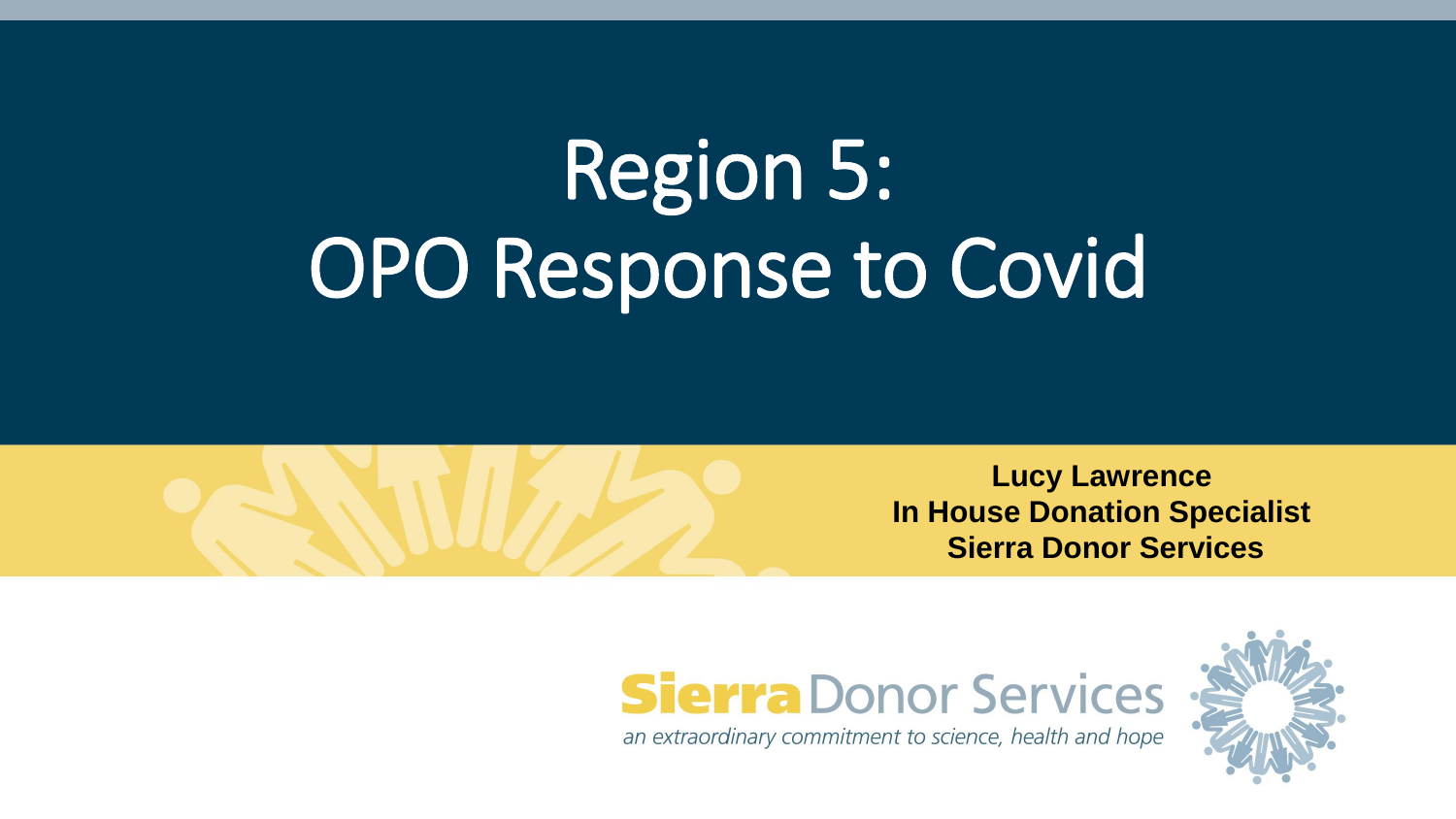## *Relationships are the foundation in a crisis*

Initial OPO Response was to take a brief break from having staff inside hospitals in early stages March/April to assess needs and work to procure/gather PPE for all staff

Hospitals never asked us to limit our presence on site and, in most cases, requested we resume on-site practices

Experienced limitations in access to educational forums

HD increased presence on site during context of referral/donor activity to maximize contact with stakeholders

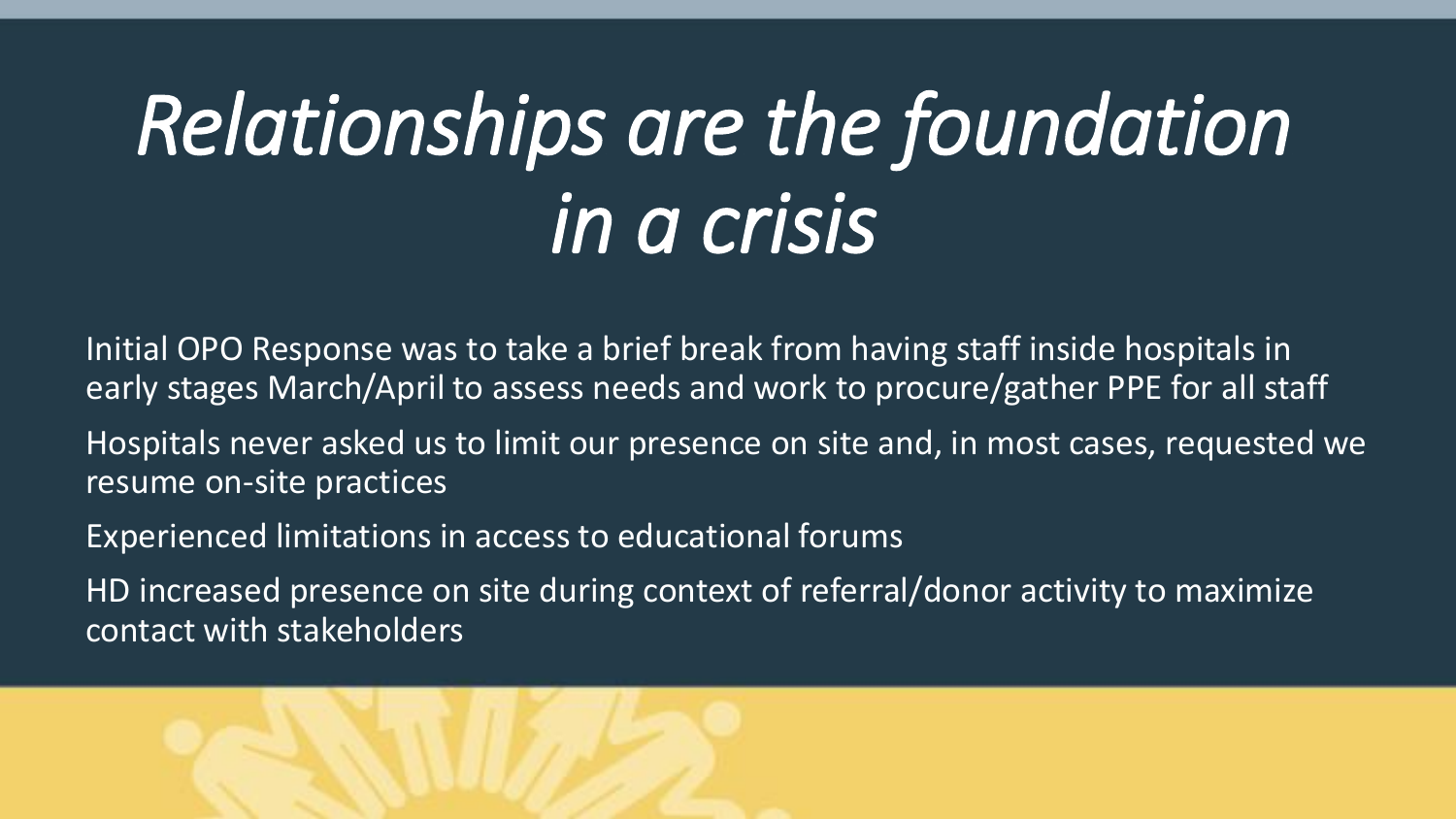Process Logistics Testing **Staff** Events

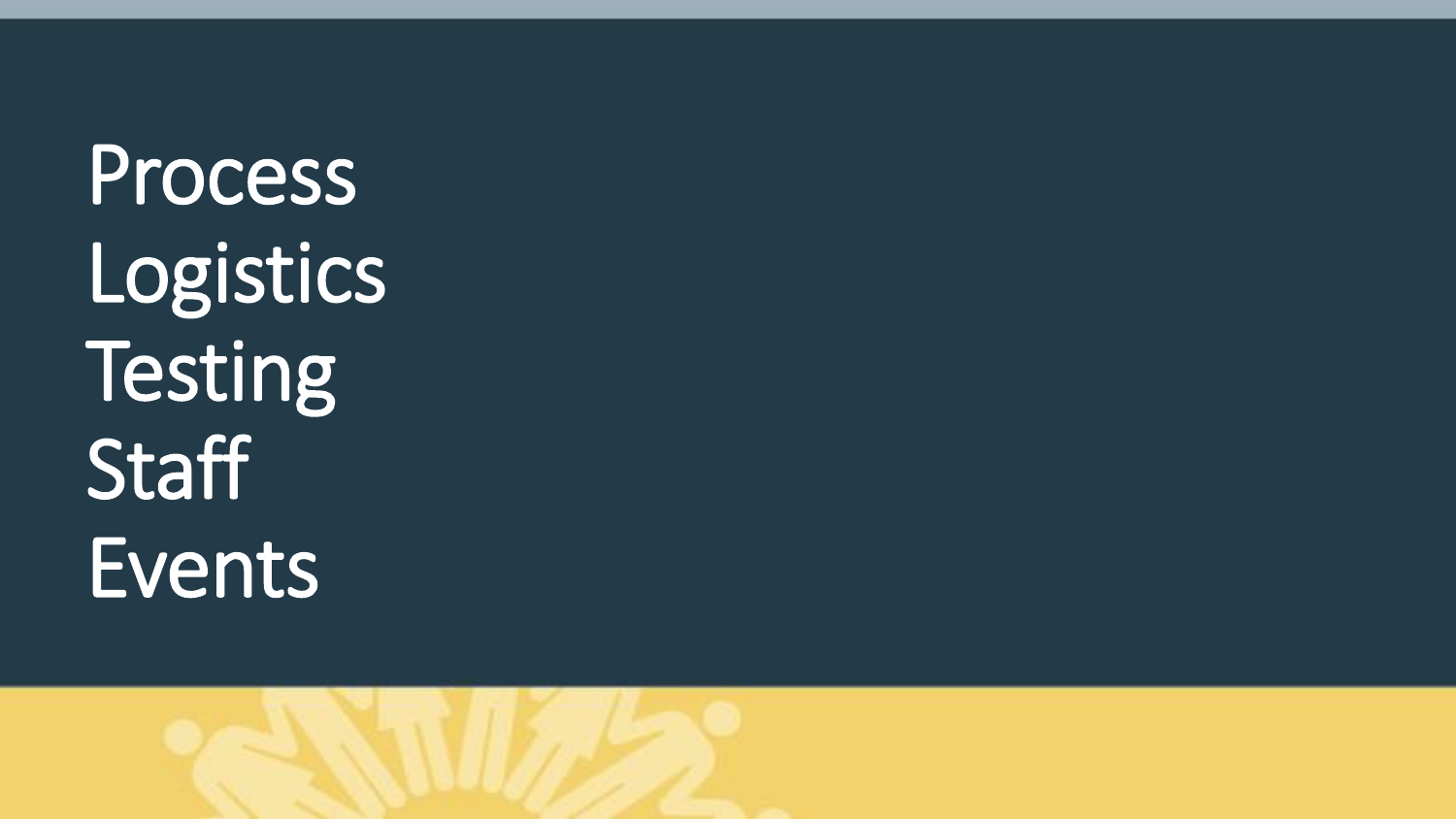### Process:

#### • **Referrals:**

- − Decrease in March/April
- − Increase in late referrals in some OPOs after initial referral slowdown April/May

#### • **Limited Visitation**:

- − Noticeable separation in authorization and UDRAI due to family exhaustion making cases longer
- − Some hospitals not letting any family to be present for terminal extubation in all deaths, especially DCDs, due to covid risk while removing the air line

#### • **Donation Discussions:**

- − Lack of team huddles
- − Increased phone approaches
- − MD bringing up donation on the phone
- **Increase in Family Declines:**
	- − Care teams pushing for quick decision making
	- − Family not wanting to be in the hospital any longer than needed
	- − Phone approaches by Family Care teams
- **Change in practices of organ acceptance for transplant centers**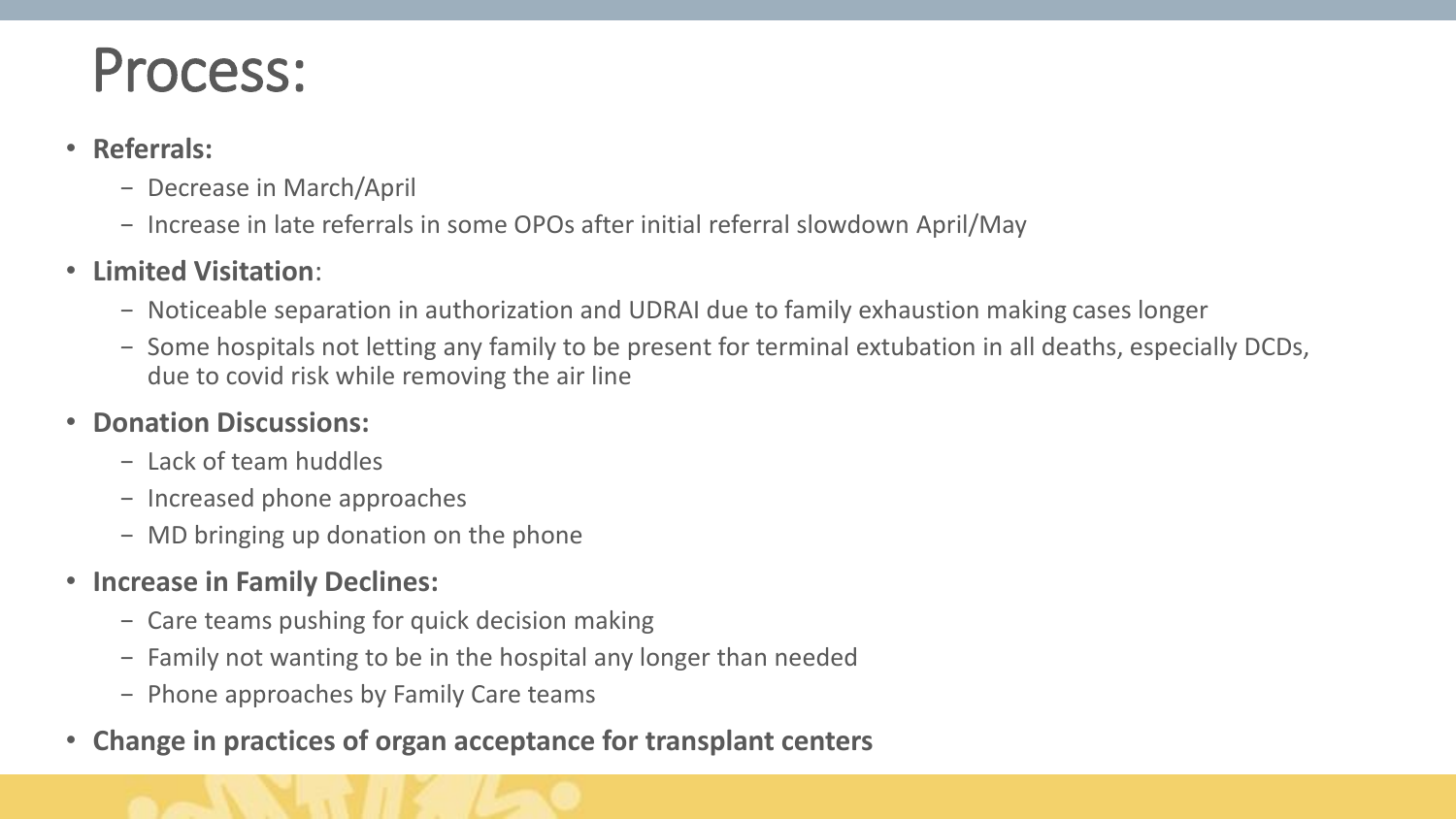## Logistics:

- Gathering of PPE:
	- − Nontraditional suppliers
- HD Education:
	- − Full stop initially then pivots to virtual education to hospital staff
- Overflow units:
	- − New units to handle overflows when surges occur
	- − These staff are not aware of donation processes and need more hand holding
	- − Adding in more rounding to those units from HD and Clinical staff
- Transfers:
	- − DCD transfers, and in some cases transfers due to malware attack
	- − Very hard to find open beds to transfer and difficulty to finding MD to accept patient as well as be available for DCD Declaration
	- − Hospitals only willing to give the bed if quickly going to OR, difficulty in booking OR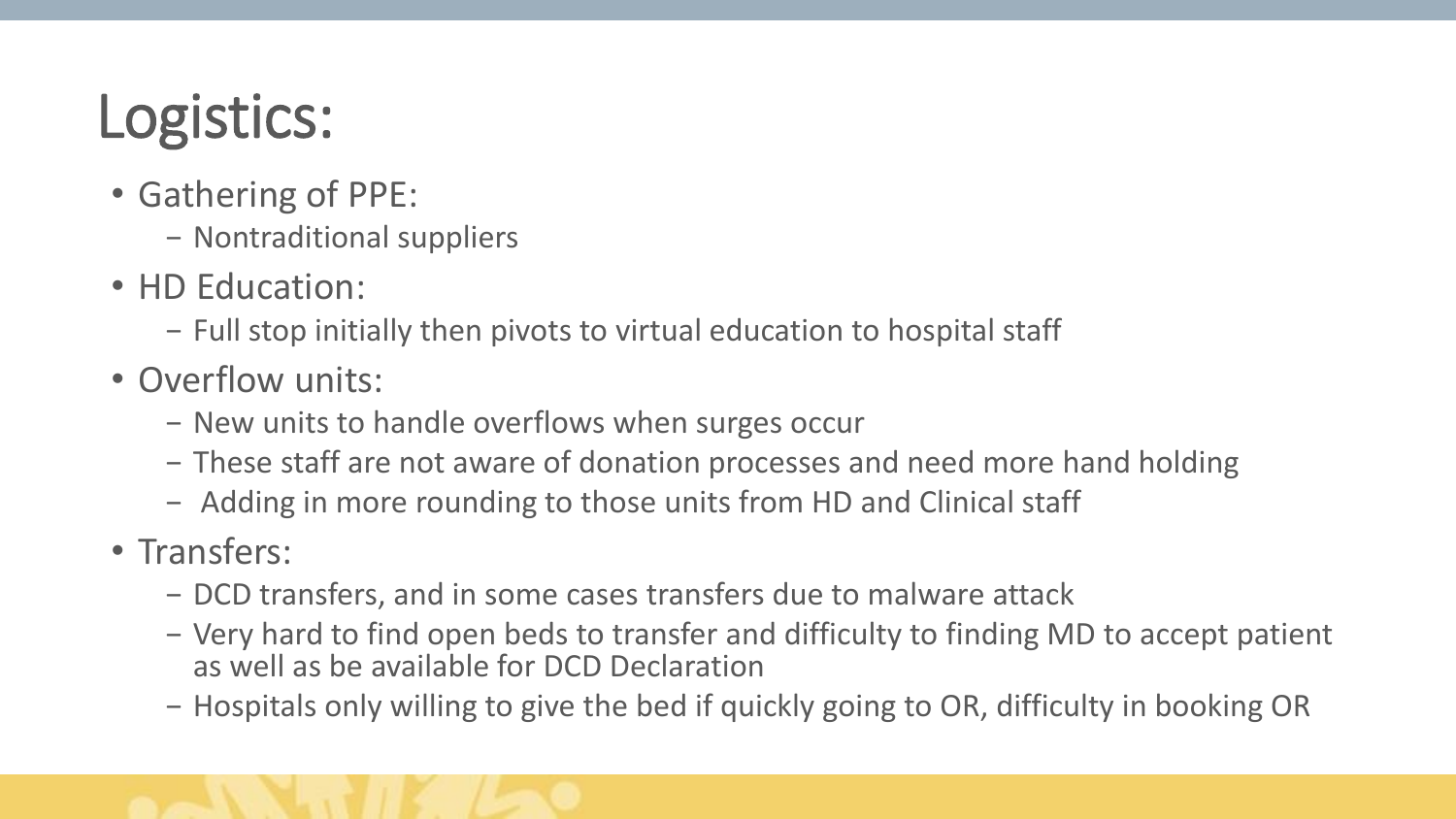### Testing:

- Difficult time finding labs for OPO covid testing with quick turnaround times
- Sending out our own COVID testing early in referral process
- Hospitals requiring isolation for all patients after testing until covid results negative
- Sending out serologies on high potential donors early on in referrals, for registered donors or before authorization, to speed up case times

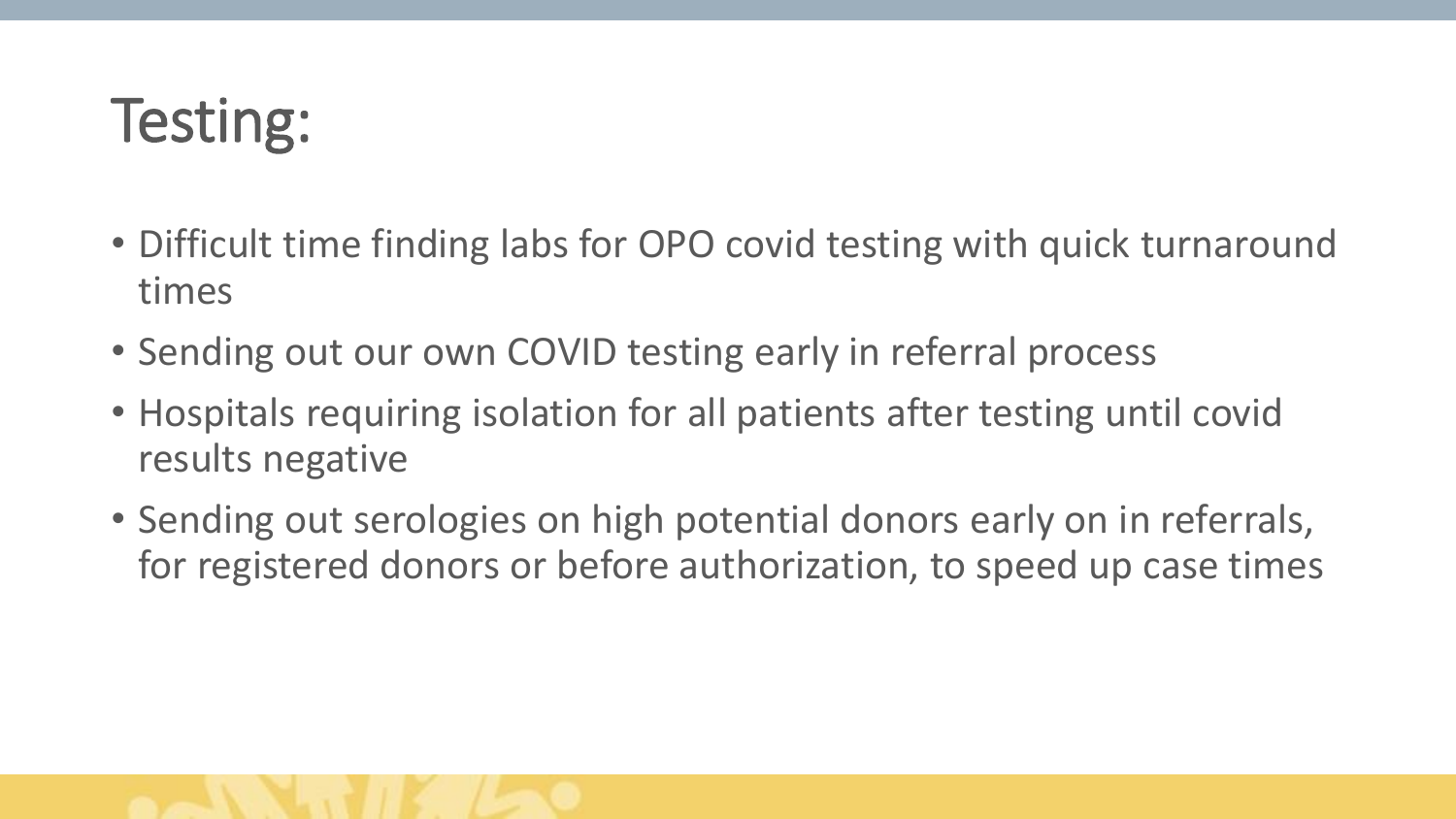## Staff:

- Staffing Changes:
	- − Hiring freeze for some OPOs with initial onset of Covid
	- − Travelers used in some OPOs
	- − Increase in medical leaves and staff turnover
- Staff Covid Testing:
	- − Difficult time finding labs for staff that has a quick turnaround time
- Staff Fatigue:
	- − Recognition events or employee of the month/quarter clinical and non-clinical
	- − Anonymous therapy services through a local provider
	- − Stipends for online learning
	- − Flexibility for family needs